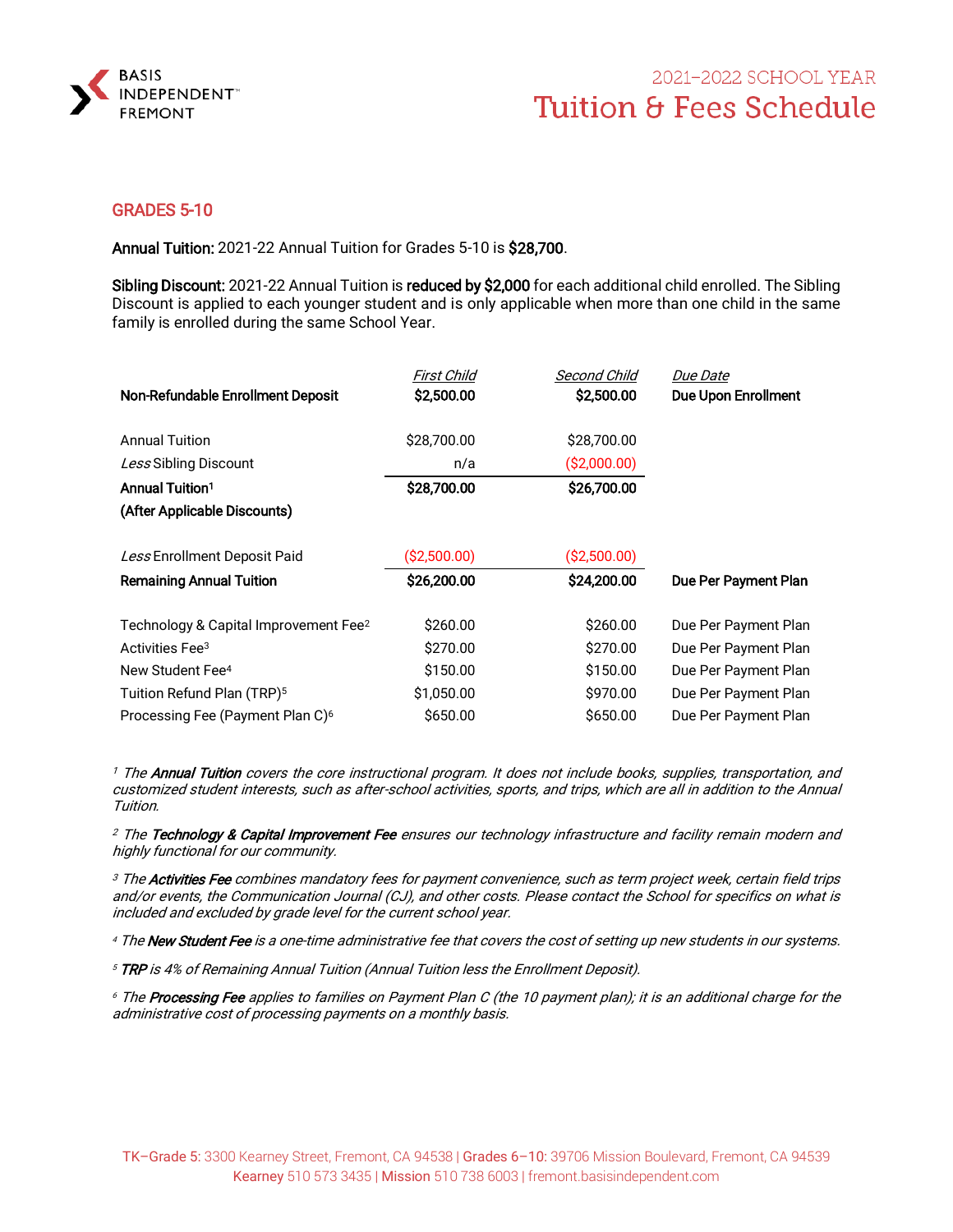

## 2021-2022 SCHOOL YEAR Tuition & Fees Schedule

#### Payment Plan A (1 Payment)

| <b>Enrollment Deposit</b>            | \$2,500.00  | \$2,500.00  | Due Upon Enrollment    |  |
|--------------------------------------|-------------|-------------|------------------------|--|
| <b>Remaining Annual Tuition</b>      | \$26,200.00 | \$24,200.00 |                        |  |
| Technology & Capital Improvement Fee | \$260.00    | \$260.00    |                        |  |
| <b>Activities Fee</b>                | \$270.00    | \$270.00    |                        |  |
| New Student Fee                      | \$150.00    | \$150.00    |                        |  |
|                                      | \$26,880.00 | \$24,880.00 | May 1, 2021            |  |
| TRP (optional)                       | \$1,050.00  | \$970.00    | May 1, 2021 - Optional |  |

### Payment Plan B (2 Payments)

| Description                          | First Child | Second Child | <i>Due Date</i>            |
|--------------------------------------|-------------|--------------|----------------------------|
| <b>Enrollment Deposit</b>            | \$2,500.00  | \$2,500.00   | <b>Due Upon Enrollment</b> |
|                                      |             |              |                            |
| 1/2 Remaining Annual Tuition         | \$13,100.00 | \$12,100.00  |                            |
| Technology & Capital Improvement Fee | \$260.00    | \$260.00     |                            |
| <b>Activities Fee</b>                | \$270.00    | \$270.00     |                            |
| New Student Fee                      | \$150.00    | \$150.00     |                            |
| TRP (required)                       | \$1,050.00  | \$970.00     |                            |
|                                      | \$14,830.00 | \$13,750.00  | May 1, 2021                |
| 1/2 Remaining Annual Tuition         | \$13,100.00 | \$12,100.00  | December 1, 2021           |

### Payment Plan C (10 Payments)

| Description<br><b>Enrollment Deposit</b> | First Child<br>\$2,500.00 | Second Child<br>\$2,500.00 | Due Date<br>Due Upon Enrollment |
|------------------------------------------|---------------------------|----------------------------|---------------------------------|
| 1/10 Remaining Annual Tuition            | \$2,620.00                | \$2,420.00                 |                                 |
| Technology & Capital Improvement Fee     | \$260.00                  | \$260.00                   |                                 |
| <b>Activities Fee</b>                    | \$270.00                  | \$270.00                   |                                 |
| New Student Fee                          | \$150.00                  | \$150.00                   |                                 |
| TRP (required)                           | \$1,050.00                | \$970.00                   |                                 |
| Processing Fee                           | \$650.00                  | \$650.00                   |                                 |
|                                          | \$5,000.00                | \$4,720.00                 | May 1, 2021                     |

TK–Grade 5: 3300 Kearney Street, Fremont, CA 94538 | Grades 6–10: 39706 Mission Boulevard, Fremont, CA 94539 Kearney 510 573 3435 | Mission 510 738 6003 | fremont.basisindependent.com